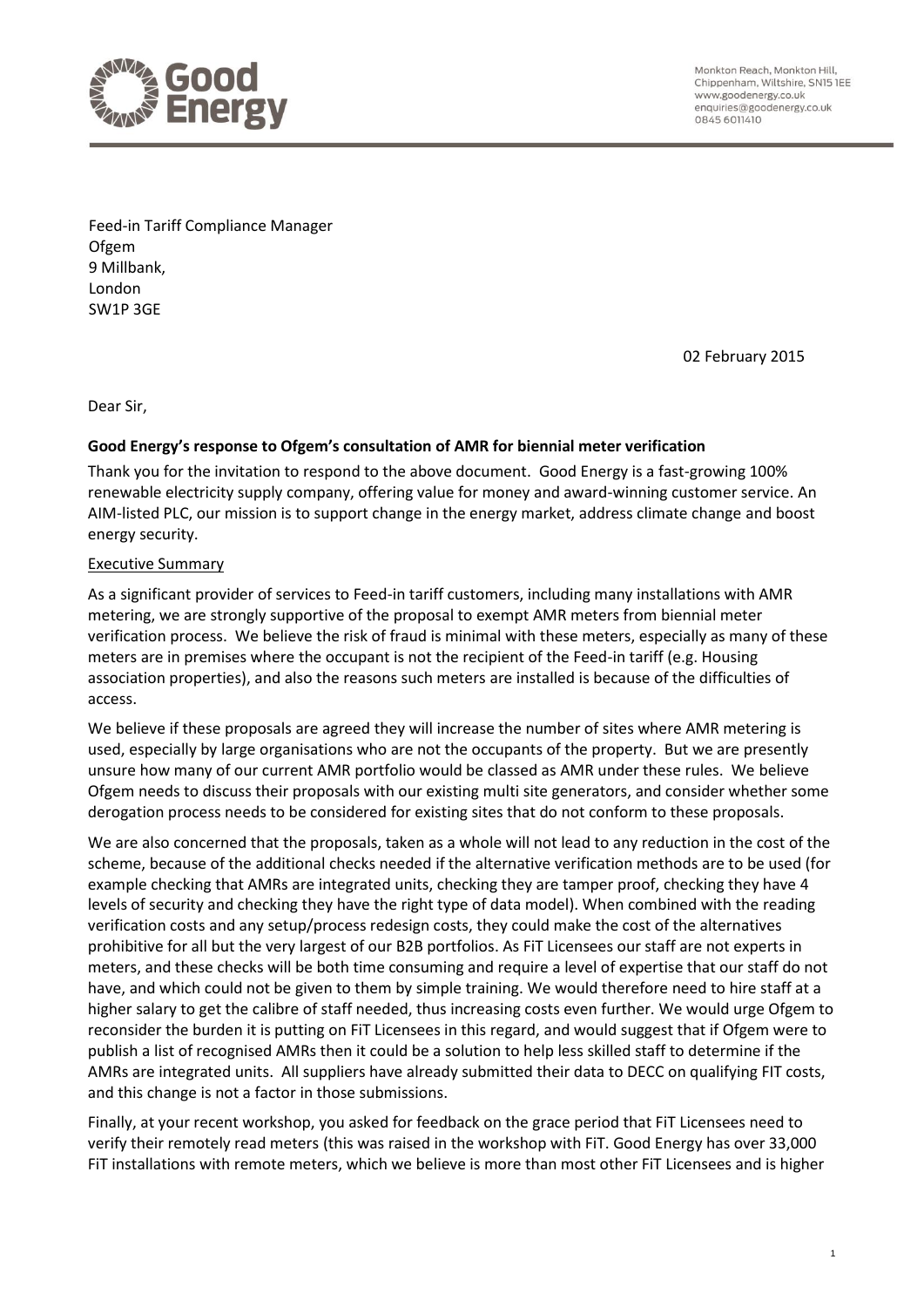

Monkton Reach, Monkton Hill, Chippenham, Wiltshire, SN15 IEE www.goodenergy.co.uk enquiries@goodenergy.co.uk 0845 6011410

in proportion to our electricity supply meter base than other FiT Licensees. Given the number of remote meters which would need to be verified, and the step change in activity that this would create for us, we believe we would need at least 9-12 months to verify these meters, plus a further 3 months to set up systems and processes and recruit and train staff, i.e. 12-15 months in total

We have answered your specific questions below, expanding where necessary.

## **Q1. Do you agree with our proposal to allow the use of AMR data for biennial meter verification? Please provide evidence to support your answer?**

We are supportive of the proposal as we believe it should not only lead to efficiencies, but also enhance the customer experience. Good Energy has over 33,000 sites with AMR meters, which we believe is a higher proportion of our portfolio than other licensees. A significant number of those AMR meters are in premises such as Housing Association accommodation, and as such the meters need to be placed out of sight (for example in loft cavities) so that the meters are not damaged by the tenant, and remote reading deals with the need to gain access when the property occupant is not the recipient of the feed-in tariff. If AMR data was accepted for biennial meter verification, then this would reduce the burden of licensees seeking to access hard to reach meters in properties where the occupant is not the FIT recipient.

The proposal however seems to assume that FIT recipients use independent 3<sup>rd</sup> parties to collect the data, where as there are several examples where the FIT recipient uses software at their own premises to collect the data before sending on to the FIT licensee. Clarity is required as to whether this is acceptable, or whether collection needs to be handled by a  $3<sup>rd</sup>$  party or by the FIT licensee.

## **Q2. Do you agree with the methods of verification and sample size we have proposed? If not, what would you propose and for what reason?**

We are supportive of this approach. We would envisage that method 1 would be preferable where the data is collected by an independent 3<sup>rd</sup> party, or the FIT licensee direct. Method 2 would be used where the data is collected by the FIT recipient.

With regard to sample size, we believe that a 5% sample every two years (or 2.5% a year) is overly cautious. However we would support this as an initial proposal on the understanding that this was reviewed after the first two years and considered in the light of the actual number of anomalies picked that were not visible in the verification checks.

# **Q3. Do you agree with the security measures proposed in this section? Are there any other security measures you think are required? If so, please provide reasoning and evidence to support your proposal**

We believe the security measures mentioned are sensible, but we are not experts in this area. However, we are concerned that there may be existing AMR meters that do not reflect these measures in totality. We believe that a derogation process should be available for existing meters to be accepted provided the issues are either non-material or can be mitigated.

## **Q4. Do you agree with our proposals regarding standardisation of installation and commissioning, method of communication and data models? If not, what alternatives would you suggest?**

We agree with your proposals.